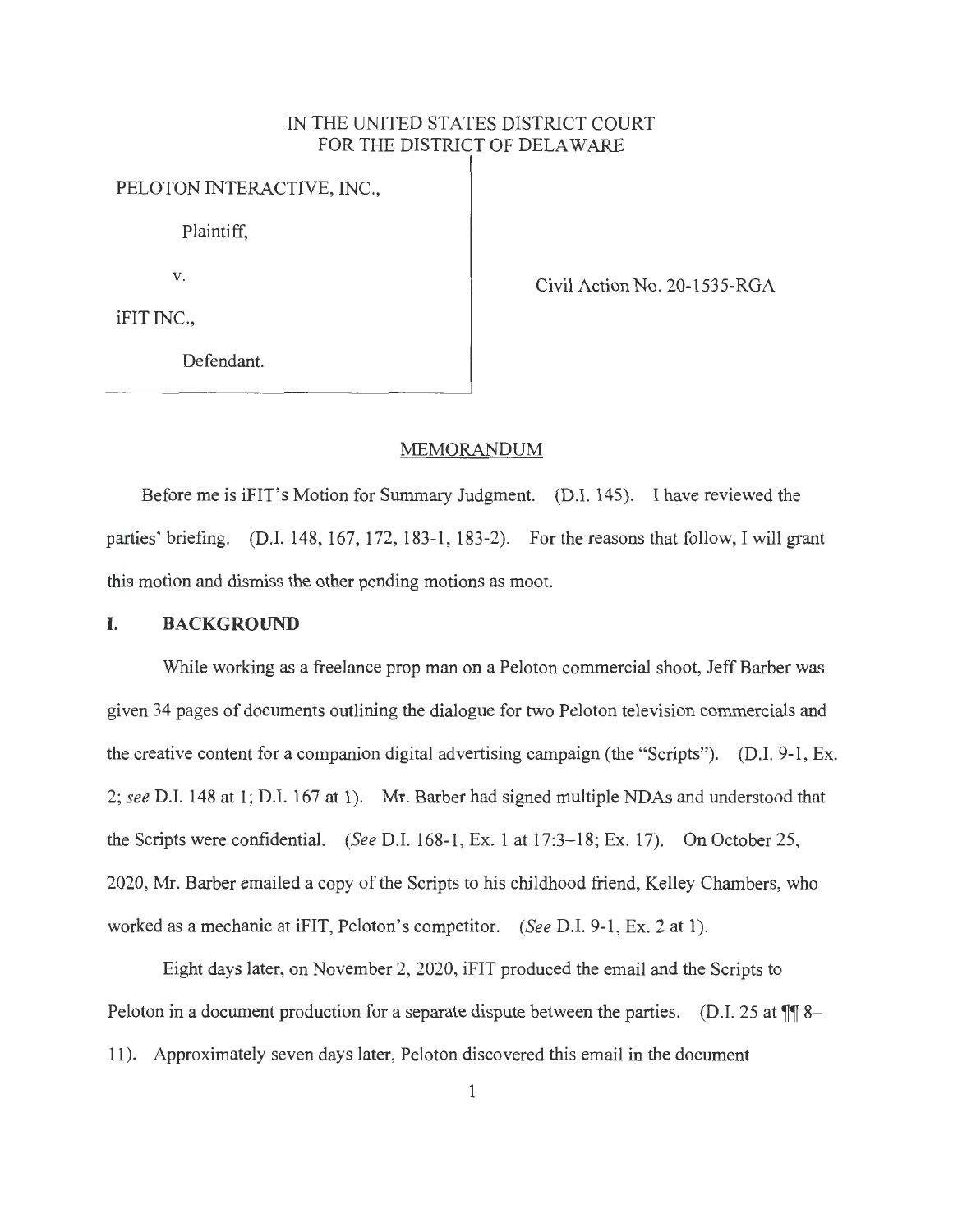production. (D.I. 11 at  $\P$  $[2-3;$  D.I. 25-1, Ex. A). Peloton then filed the present suit on November 16, 2020, alleging that iFIT violated the Defend Trade Secrets Act ("DTSA"), 18 U.S.C. § 1836. (D.I. 2). Peloton defines its trade secret as the overall content of the advertising campaign reflected in the Scripts. (D.I. 167 at 19).

# **II. LEGAL STANDARD**

"The court shall grant summary judgment if the movant shows that there is no genuine dispute as to any material fact and the movant is entitled to judgment as a matter of law." FED. R. CIV. P. 56(a). Material facts are those "that could affect the outcome" of the proceeding. *Lamont v. New Jersey,* 637 F.3d 177, 181 (3d Cir. 2011) (quoting *Anderson v. Liberty Lobby, Inc.*, 477 U.S. 242, 248 (1986)). "[A] dispute about a material fact is 'genuine' if the evidence is sufficient to permit a reasonable jury to return a verdict for the nonmoving party." *Id.* The burden on the moving party may be discharged by pointing out to the district court that there is an absence of evidence supporting the non-moving party's case. *Celotex Corp. v. Catrett,* 477 U.S. 317,323 (1986).

The burden then shifts to the non-movant to demonstrate the existence of a genuine issue for trial. *Matsushita Elec. Indus. Co. v. Zenith Radio Corp.,* 475 U.S. 574, 586-87 (1986); *Williams v. Borough of West Chester,* 891 F.2d 458, 460-61 (3d Cir. 1989). A non-moving party asserting that a fact is genuinely disputed must support such an assertion by: "(A) citing to particular parts of materials in the record, including depositions, documents, electronically stored information, affidavits or declarations, stipulations .. . , admissions, interrogatory answers, or other materials; or (B) showing that the materials cited [by the opposing party] do not establish the absence . . . of a genuine dispute . . . ." FED. R. CIV. P.  $56(c)(1)$ . The non-moving party's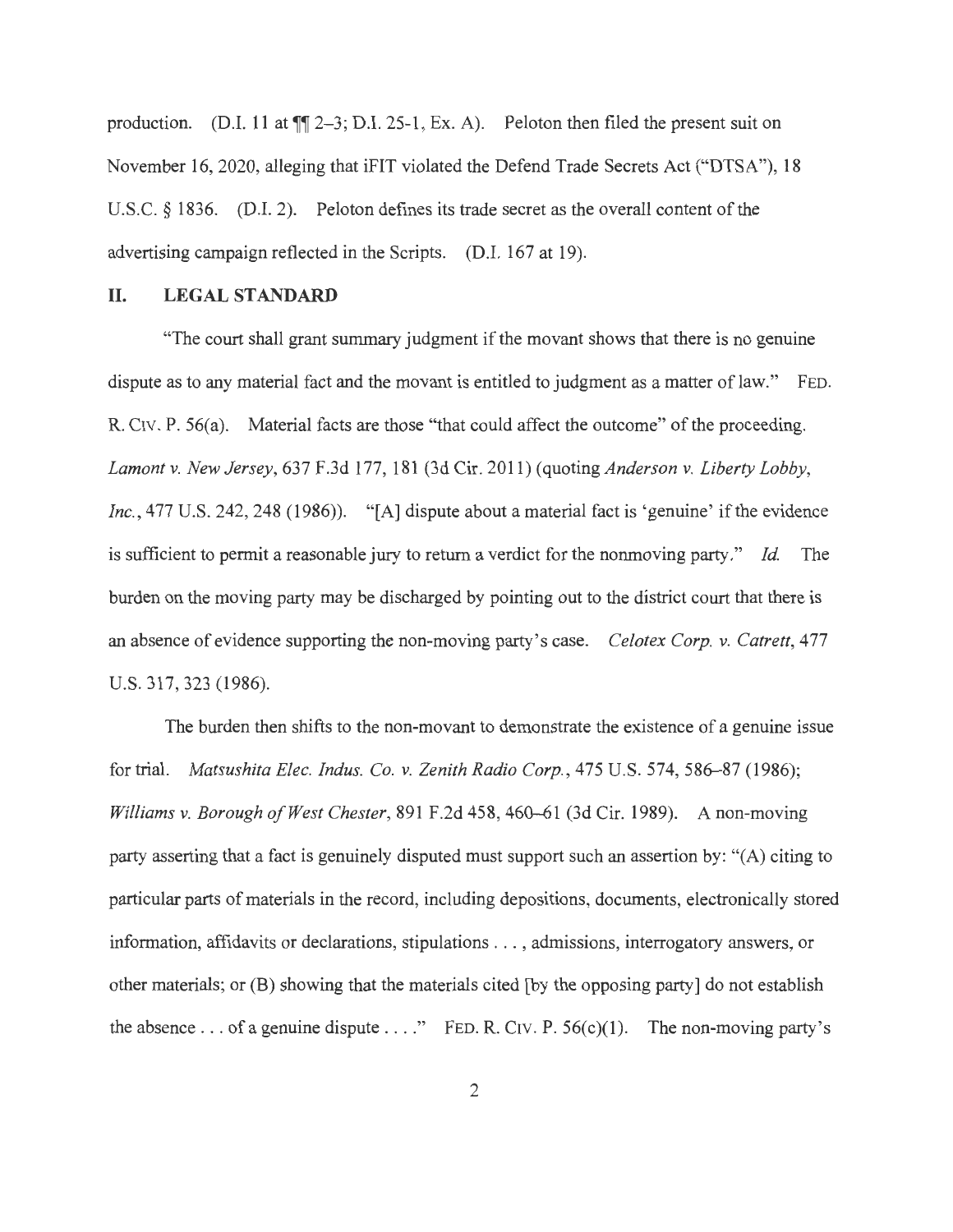evidence "must amount to more than a scintilla, but may amount to less (in the evaluation of the court) than a preponderance." *Williams,* 891 F.2d at 460-61.

When determining whether a genuine issue of material fact exists, the court must view the evidence in the light most favorable to the non-moving party and draw all reasonable inferences in that party's favor. *Wishkin v. Potter,* 476 F.3d 180, 184 (3d Cir. 2007). If the non-moving party fails to make a sufficient showing on an essential element of its case with respect to which it has the burden of proof, the moving party is entitled to judgment as a matter oflaw. *See Celotex Corp.,* 477 U.S. at 322.

## III. **DISCUSSION**

To establish a violation of the DTSA, Peloton must prove: "(l) the existence of a trade secret, defined generally as information with independent economic value that the owner has taken reasonable measures to keep secret; (2) that is related to a product or service used in, or intended for use in, interstate or foreign commerce, and (3) the misappropriation of that trade secret[.]" *Oakwood Lab'ys LLC v. Thanoo*, 999 F.3d 892, 905 (3d Cir. 2021) (internal citations and quotations omitted). iFIT moves for summary judgment on Peloton's DTSA claim because Peloton has failed to show that iFIT misappropriated its trade secret. The DTSA defines "misappropriation" as: "(A) acquisition of a trade secret of another by a person who knows or has reason to know that the trade secret was acquired by improper means; or (B) disclosure or use of a trade secret of another without express or implied consent" in certain circumstances. 18 U.S.C. § 1839(5). Peloton argues that iFIT misappropriated its trade secret through both acquisition and use.

3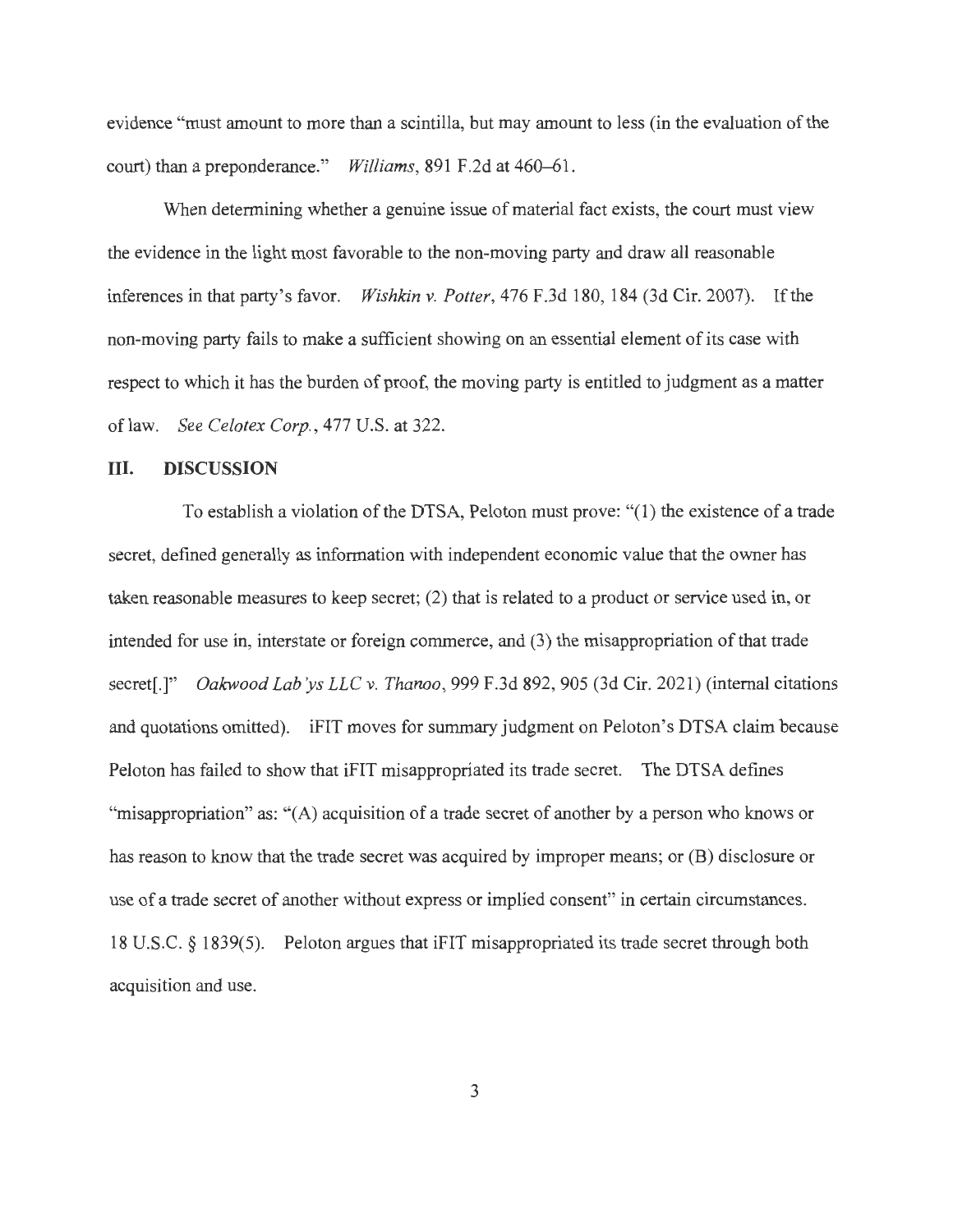#### **A. Acquisition of the Trade Secret by Improper Means**

Peloton argues that iFIT misappropriated its trade secret by using improper means to acquire it. Under the DTSA, "improper means" includes "breach or inducement of a breach of a duty to maintain secrecy." 18 U.S.C. § 1839(6)(A). During a telephone conversation, Mr. Barber told Mr. Chambers that he was working on a production for Peloton and had a copy of the Scripts. (D.I. 168-1, Ex. 3 at 60:2–61:22). Mr. Chambers testified that he jokingly told Mr. Barber, "Send that to me. That would be fun to read." *(Id.* at 64:25-65:2). When Mr. Barber responded, "No I can't do that," Mr. Chambers kept "ribbing" with his friend, stating, "Well, come on. It would be a great read for me." *(Id.* at 70:4-17). After the call, Mr. Barber emailed Mr. Chambers a copy of the Scripts, writing in the body of the email, "Dont [sic] forward or show my name." (D.I. 149-1, Ex. 1).

iFIT argues that Peloton cannot show that Mr. Chambers used improper means to acquire the Scripts because he was merely joking with a childhood friend. (D.I. 148 at 19). I disagree. This evidence is sufficient to create a genuine dispute as to whether Mr. Chambers induced Mr. Barber to breach his duty of secrecy and send him the Scripts. Mr. Chambers appeared to know that these scripts were confidential but continued to ask his friend to send him a copy.

iFIT argues that, in any event, Mr. Chambers' improper acquisition of the Scripts cannot be imputed to iFIT under the doctrine of respondeat superior. *(Id.)*. Peloton's only response is that the doctrine of respondeat superior does apply here because ''the evidence shows that Mr. Chambers was motivated by a desire to serve iFIT' s interests in discovering everything he could about Peloton's marketing activities." (D.I. 167 at 21).

4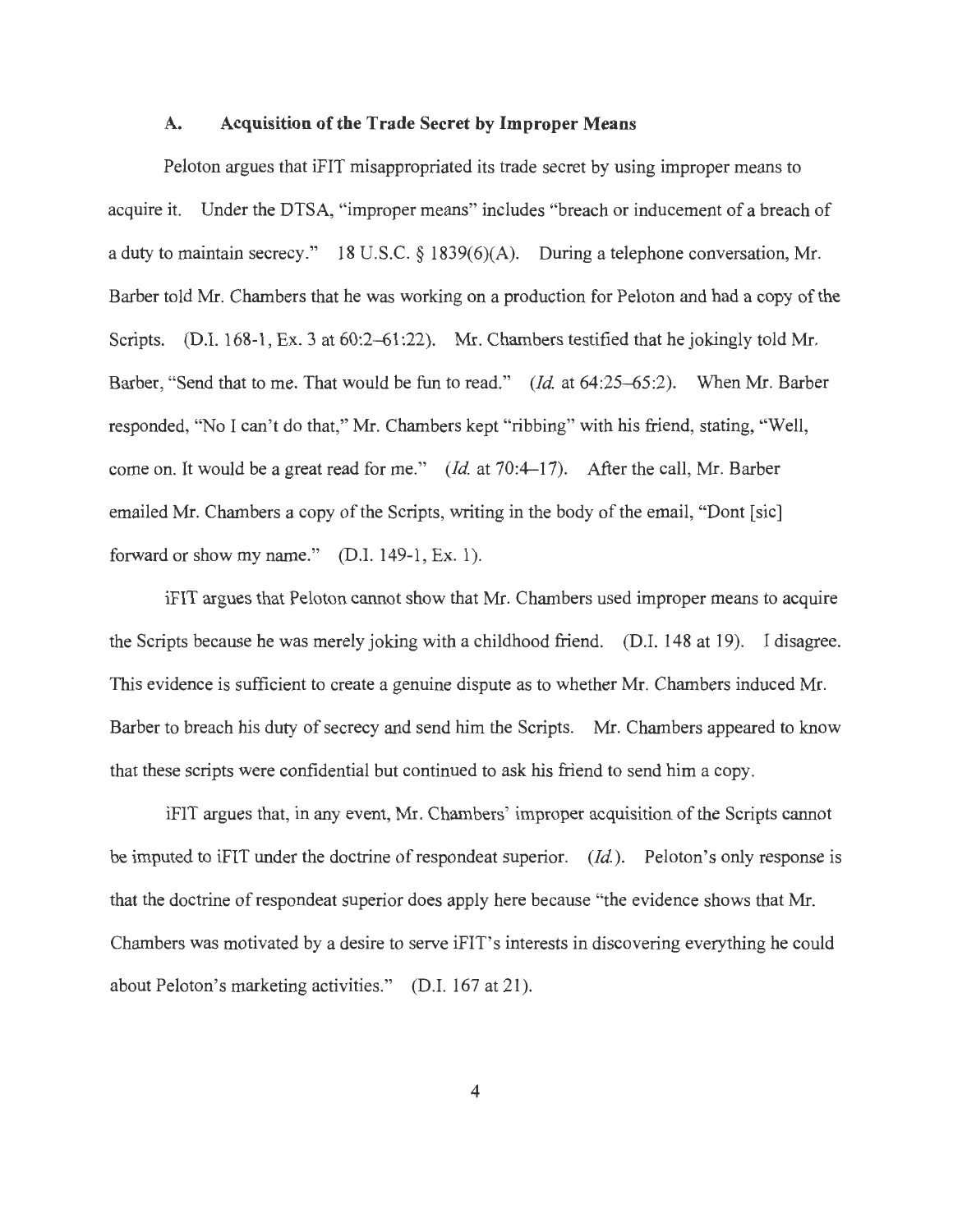Under the doctrine of respondeat superior,  $\frac{1}{2}$  an employer is only liable for an employee's torts committed within the scope of his employment. *Hecksher v. Fairwinds Baptist Church, Inc. ,* 115 A.3d 1187, 1200 (Del. 2015). To determine whether an employee's conduct is within the scope of employment, Delaware courts look to the factors set out in the Restatement (Second) of Agency. *Id.* Section 228 of the Restatement provides that an employee's act falls within the scope of his employment if: "(a) it is of the kind he is employed to perform; (b) it occurs substantially within the authorized time and space limits; [ and] ( c) it is actuated, at least in part, by a purpose to serve the [employer]." Restatement (Second) of Agency§ 228.

Mr. Chambers' acquisition of the Scripts was clearly outside the scope of his employment with iFIT. He was the "director of samples in [iFIT's] machine and fabrication shops." (D.I. 28 at  $\P$  2-3). In this role, he was the mechanic in charge of painting, welding, and assembling product samples; he was not in the marketing department. *(Id.).* Discovering the advertising plans of iFIT's competitor was not included in his job duties. Mr. Chambers' actions have no conceivable relationship to his actual duties at iFIT. Further, Peloton has provided no evidence that anyone at iFIT asked Mr. Chambers to obtain Peloton information or that Mr. Chambers was motivated by iFIT's interests to discover Peloton's confidential marketing activities. Mr. Chambers did give a copy of the Scripts to his supervisor, Jared Willardson, but there is no

 $<sup>1</sup>$  Both parties proceed on the assumption that an employer can be held vicariously liable for its</sup> employee's misappropriation under the DTSA. While the Third Circuit has not yet addressed this issue, many federal district courts have held that the DTSA allows for respondeat superior liability. *See, e.g., Navigation Holdings, LLC v. Molavi,* 2020 WL 5074307, at \*3 (N.D. Cal. Aug. 25, 2020); *Inventus Power, Inc. v. Shenzhen Ace Battery Co.,* 2020 WL 3960451, at\* 11 (N.D. Ill. July 13, 2020); *Brain Inj. Ass 'n of Cal. v. Yari,* 2020 WL 3643482, at \*6 (C.D. Cal. Apr. 30, 2020); *Bombardier Inc. v. Mitsubishi Aircraft Corp. ,* 383 F. Supp. 3d 1169, 1188 (W.D. Wash. 2019).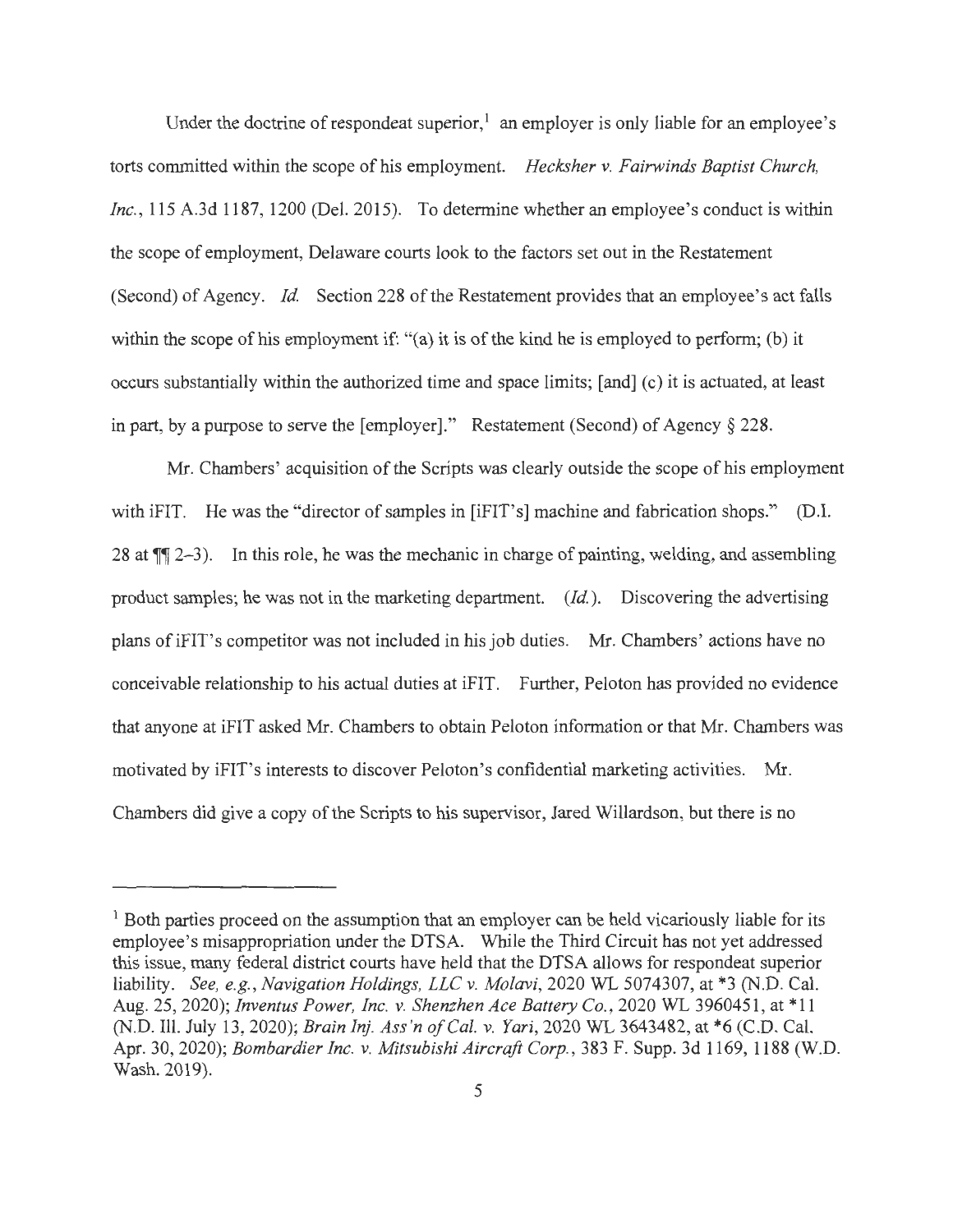evidence that Mr. Willardson instructed Mr. Chambers to acquire the Scripts or that he even had the authority to do so. Thus, the doctrine of respondeat superior does not apply here. I will therefore grant summary judgment on Peloton's theory of misappropriation based on improper acquisition.

## **B. Use of the Trade Secret**

Peloton argues that iFIT misappropriated its trade secret by using the trade secret to inform iFIT's marketing strategy. "[T]he 'use' of a trade secret encompasses all the ways one can take advantage of trade secret information to obtain an economic benefit, competitive advantage, or other commercial value, or to accomplish a similar exploitative purpose[.]" *Oakwood,* 999 F.3d at 910.

Peloton points to several pieces of circumstantial evidence to show that iFIT used the Scripts. For example, several iFIT witnesses testified that iFIT made unidentified changes to its commercials during November and December 2020, after iFIT received the Scripts. (D.I. 168- 2, Ex. 40 at 134:18-135:5; Ex. 45 at 75:6-76:3; Ex. 46 at 75:19-76:2). Additionally, on November 4, 2020—ten days after Mr. Chambers received the Scripts—iFIT scheduled a call with advertising agency MerchantCantos to discuss an advertising campaign for iFIT's ProForm brand. *(Id ,* Ex. 49). MerchantCantos "agreed to a fast timeline to execute the creative." *(Id ,*  Ex. 40 at 143:5-11). These advertisements publicly aired on November 21, 2020, and January 11 , 2021. (D.I.174).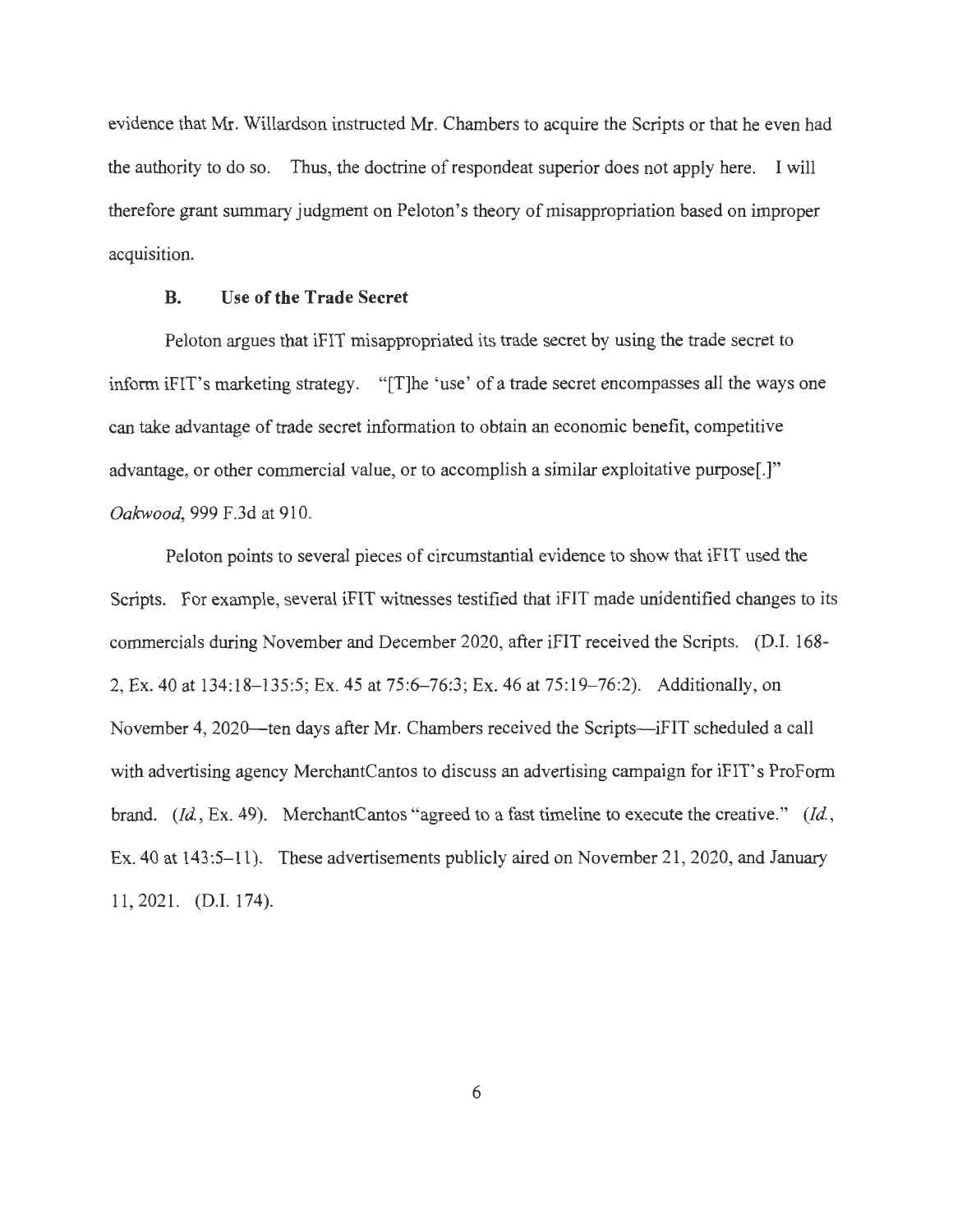Peloton argues that iFIT's ProForm advertisements strongly resemble the Scripts, which shows that  $i$ FIT copied the Scripts.<sup>2</sup> For example,  $i$ FIT's advertisements used actors that looked similar to the potential casting decisions reflected in the Scripts. (D.I. 167 at 2; D.I. 168-1, Ex. 5 at 26, 29). Additionally, Peloton's Scripts describe an opening scene where, "A father checks on his sleeping baby in their nursery and then tip-toes towards the bike/walks by his sleeping kid tip toeing." (D.I. 168-1, Ex. 5 at 3). iFIT's January 2021 advertisement has a similar scene where a father comforts his baby in a nursery.

Peloton does not provide any evidence that these minor similarities are attributable to iFIT's use of Peloton's trade secret. Instead, there is nothing to suggest that the similarities are anything other than the sorts of coincidental similarities that one would expect from competitors marketing similar products to similar target audiences. The actors used by iFIT resemble the "stock" actor types that have been used many times by both iFIT and Peloton. *(See* D.I. 173-1, Ex. 44; D.I. 174-1, Exs. A-B). Further, the idea of having a father and his baby in a fitness equipment advertisement is not something that iFIT needed Peloton's Scripts to conceive of or to replicate. Without more, these "similarities" are insufficient to show misappropriation. *See, e.g., Stratienko v. Cordis Corp.,* 429 F.3d 592, 601-02 (6th Cir. 2005) (reviewing a grant of summary judgment and holding that plaintiff's evidence regarding the similarities between plaintiff's and defendant's catheters was insufficient to support a finding of "use" because plaintiff "fail[ ed] to identify which, if any, *innovative* features his and [defendant's] designs

 $2$  iFIT asks this Court to bar Peloton from presenting this "copied content" theory because it was not timely disclosed. (D.I. 172 at 2-5). While I do think it is likely that Peloton did not timely disclose this theory, I need not decide this issue. Even considering this "copied content," Peloton has failed to provide prima facie evidence that iFIT used its trade secret.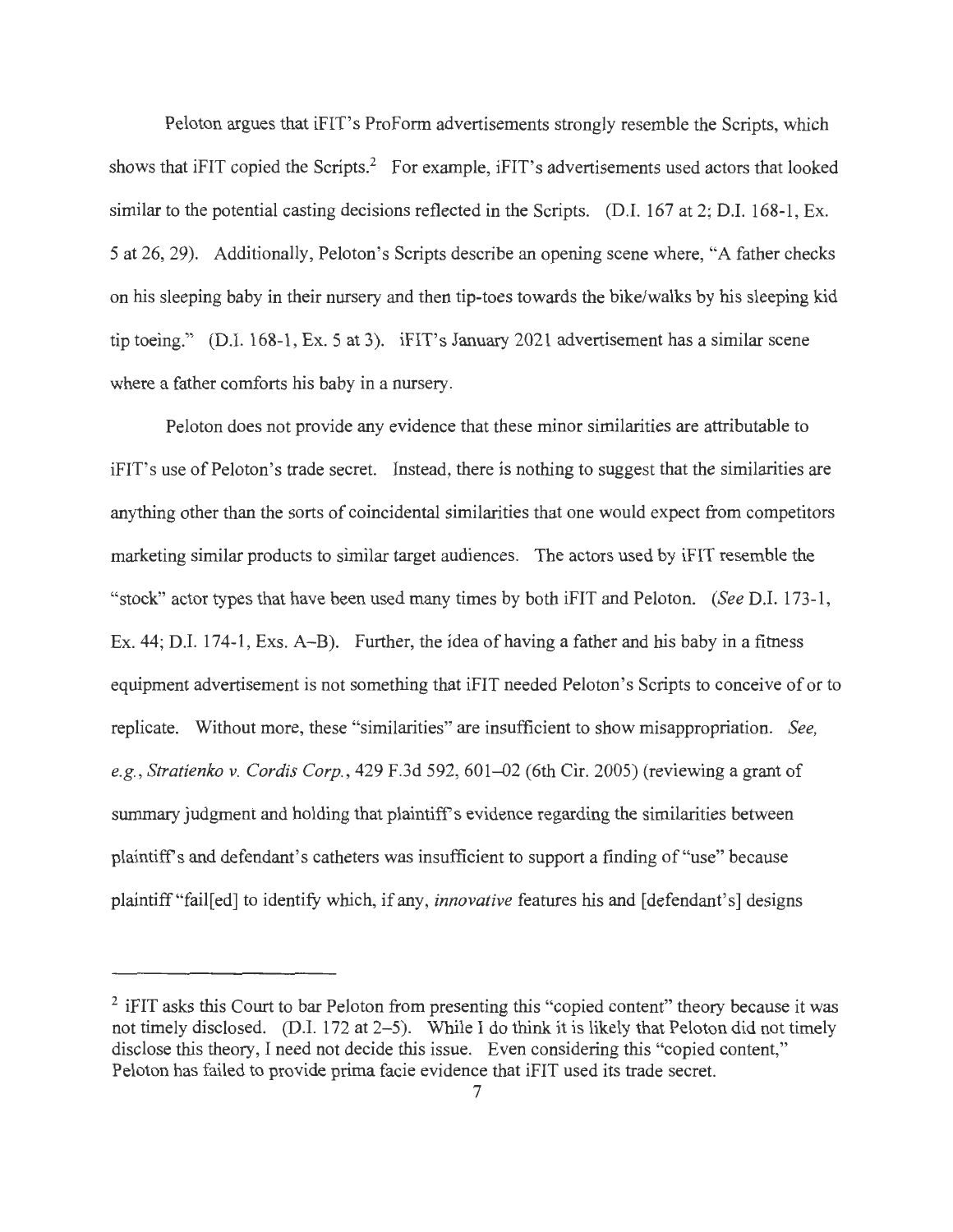share"); *LiiON, LLC v. Vertiv Grp. Corp.,* 2021 WL 4963610, at \*7 (N.D. Ill. Oct. 26, 2021) (granting summary judgment of no trade secret misappropriation because plaintiff failed to provide any evidence that the similar features between plaintiff's and defendant's products "are actually attributable to [the defendant's] use of [the plaintiff's] alleged trade secrets").

Peloton also argues that iFIT "dramatically" increased its advertising spend after it acquired Peloton's trade secret. (D.I. 167 at 13-15). Specifically, iFIT spent \$37.6 million over its projected marketing spend for January/February 2021. *(See* D.I. 168-2, Ex. 51 at 7, 9, 43). Peloton argues that based on iFIT's increase in its advertising spend and iFIT's contradictory explanations for this increase, a reasonable juror could infer that iFIT used the Scripts to inform its advertising spend. (D.I. 167 at 24). I disagree. Peloton's advertising spend theory is entirely speculative. The only "evidence" connecting this spending increase to Peloton's trade secret is the fact that iFIT received the Scripts two months earlier. But this attenuated connection is insufficient to show that iFIT used the Scripts.

Not only is there nothing to connect the Scripts to increased advertising spending, there were multiple reasons, based on undisputed facts, why iFIT increased its spending on advertising. For example, there was a high demand for fitness equipment around New Year's and due to COVID, leading to increased sales. *(See, e.g. ,* D.I. 149-1 , Ex. 10, Schedule 2.7; D.I. 150, Ex. 27 at 65:21-66:8; Ex. 28 at 84:23-86:5; Ex. 30 at 90:17-91:11). Further, in October 2020, iFIT received an investment of \$200 million from the private equity firm L Catterton. *(See* D.I. 150, Ex. 30 at 35:6-37:24; Ex. 32 at 163:10-22, 165:10-23). These reasons,

8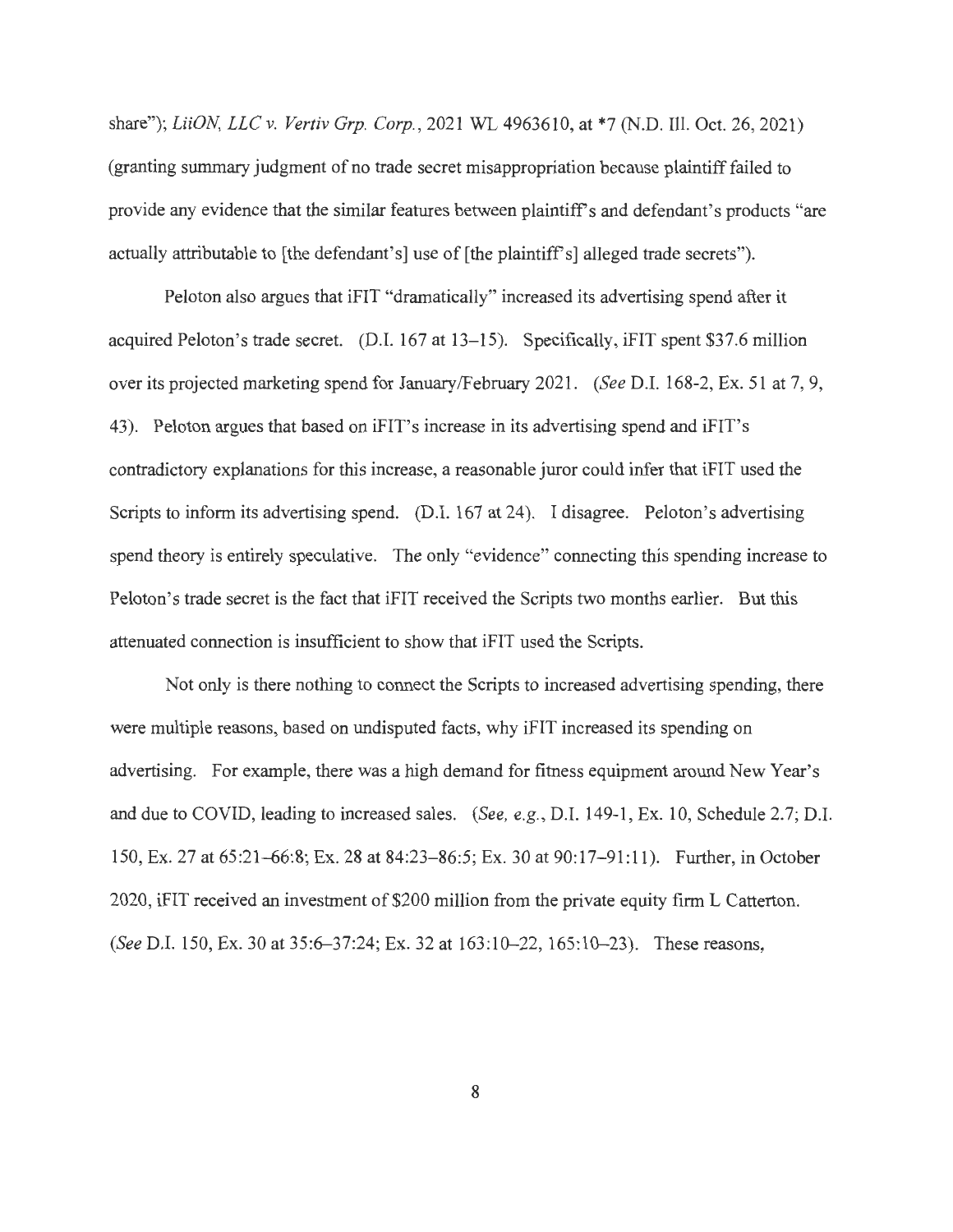combined with typical competition and market conditions, all contributed to iFIT's increased advertising spending.<sup>3</sup>

Further, iFIT's advertising spend in November and December 2020—right after it received the Scripts—roughly tracked its projections. (D.I. 168-2, Ex. 51 at 5, 7, 43). If iFIT used the Scripts to inform its strategy for its New Year's campaign and the "copied" ProForm advertisements, it is unclear why its advertising spend did not "dramatically" increase until January and February 2021 (after Peloton publicly launched its New Year's campaign and extinguished most, if not all, of its trade secret).

Thus, I conclude that, based on this record, no reasonable juror could infer that iFIT's increased advertising spend was a result of iFIT using Peloton's trade secret.

Peloton points to "plus factors" to further support its circumstantial evidence of use. For example, Peloton argues that iFIT's monitoring of Peloton's public marketing activities shows that it had motive to discover Peloton's secret marketing plans. (D.I. 167 at 24-25). But the lawful monitoring of a competitor's marketing activities-which is commonplace in the

<sup>&</sup>lt;sup>3</sup> Peloton claims that iFIT's witnesses have provided "contradictory testimony" explaining this increase in advertising spending. (D.I. 167 at 14-15). For example, iFIT's Director of Advertising, Douglas Stevenson, testified that the Catterton investment led to a \$30 million increase in iFIT's advertising spend (D.I. 168-2, Ex. 52 at 91:5-14), while iFIT's VP of Marketing, Joel Dewberry, testified that iFIT intended to invest "an infusion of capital" in "a \$100 million consumer advertising plan for ProForm." *(Id., Ex. 40 at 150:3–151:14; Ex. 56 at* 2). There is no real inconsistency between these statements. Testimony that the investment led to a \$30 million increase in advertising spend over some undefined period of time is not necessarily inconsistent with testimony that iFIT planned to invest in "a \$100 million advertising plan" over another undefined period. Additionally, Peloton points out that iFIT's VP of Paid Media, Tyler Dixon, testified that he did not recall receiving any additional funds based on the Catterton investment. *(Id., Ex. 53 at 28:12-23)*. The fact that one witness could not recall receiving additional funds does not contradict the testimony of the several other witnesses who did remember. These "inconsistences" do not create any genuine dispute regarding the reasons for iFIT's increased advertising spending.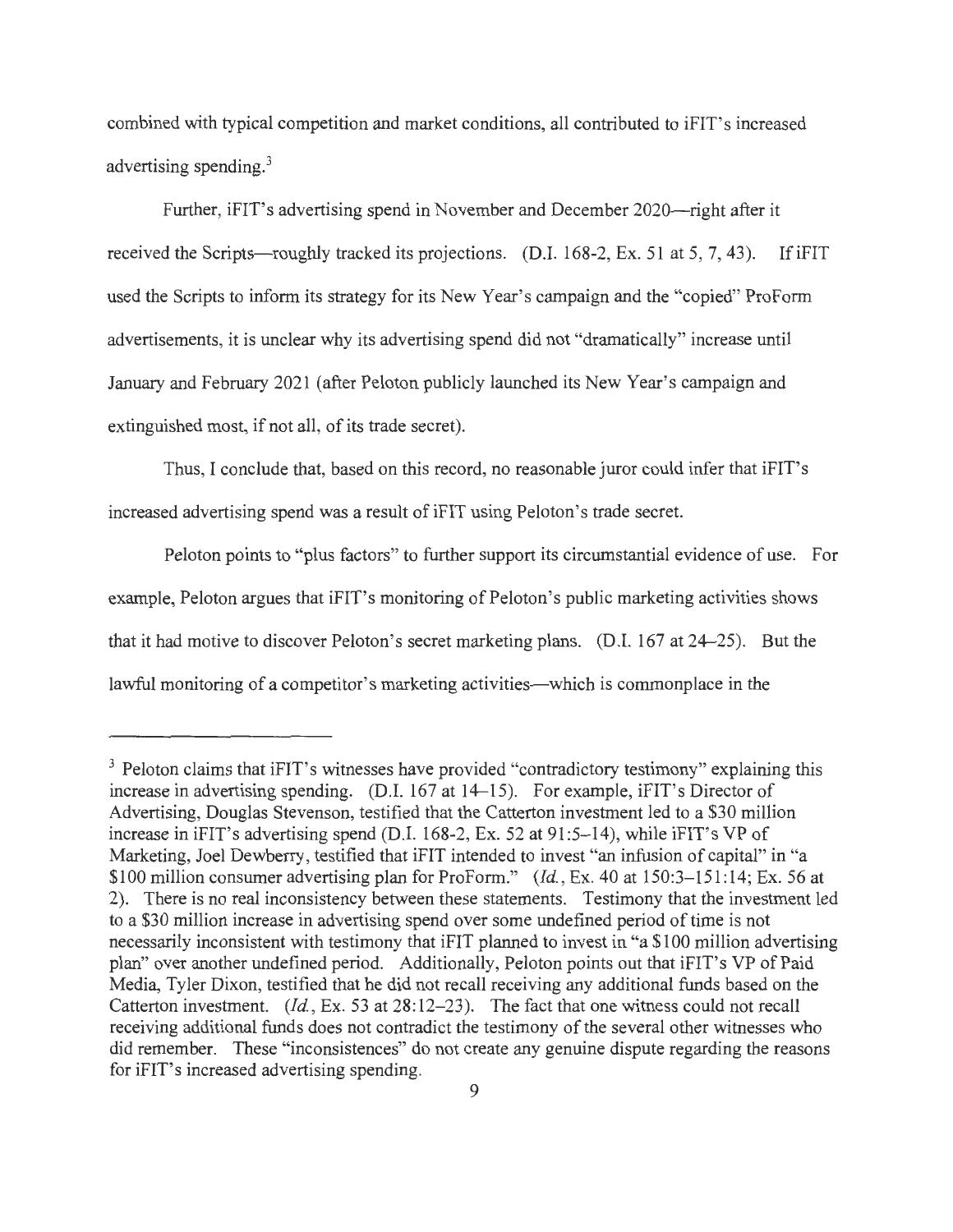"connected fitness" industry *(see* D.I. 150-1, Ex. 24 at 68:17-24; Ex. 26 at 75:24-76:20, 227:2- 7)—and other lawful competition are not evidence of trade secret misappropriation. Peloton also argues that iFIT's failure to immediately notify Peloton of its acquisition of the Scripts supports a finding of misappropriation. (D.I.  $167$  at  $23-25$ ). I disagree. There is no evidence that iFIT actively concealed its acquisition of the Scripts from Peloton. iFIT produced to Peloton the evidence of its possession of Peloton's trade secret one week after it obtained the trade secret, albeit without realizing it was doing so. Within another week, Peloton recognized that iFIT had the trade secret.

Throughout this litigation, iFIT has maintained a consistent story regarding what it did with the Scripts. On October 26, 2020, after returning to the office, Mr. Chambers printed a copy of the Scripts from his email. (D.I. 150, Ex. 39 at 104:18-21, 106:2-10). After reading a portion of the Scripts, Mr. Chambers brought the document to his immediate supervisor, Mr. Willardson, VP of Product Development. *(Id.* at 106:11-107:4). Mr. Willardson quickly flipped through the Scripts and told Mr. Chambers not to share the document with anyone. *(Id. ,*  Ex. 37 at  $110:17-111:4$ ,  $114:1-5$ ). Mr. Willardson then put the Scripts in a sealed envelope and gave the envelope to iFIT's in-house counsel. *(Id.* at 121 :11- 24, 125:15-24). Mr. Chambers and Mr. Willardson have both testified that they never disseminated the Scripts. *(Id.* at 134:5- 135:8; Ex. 39 at 186:13-188:17).

After iFIT produced Mr. Barber's email in a separate document production, Peloton contacted iFIT's outside counsel and requested that iFIT quarantine the email. *(See* D.I. 25-1 , Ex. A). On November 18, 2020, iFIT hired computer forensics expert Dr. Chuck Easttom to search iFIT's systems to ensure that the Scripts had not been disseminated. (D.I. 26 at  $\P$  3–6).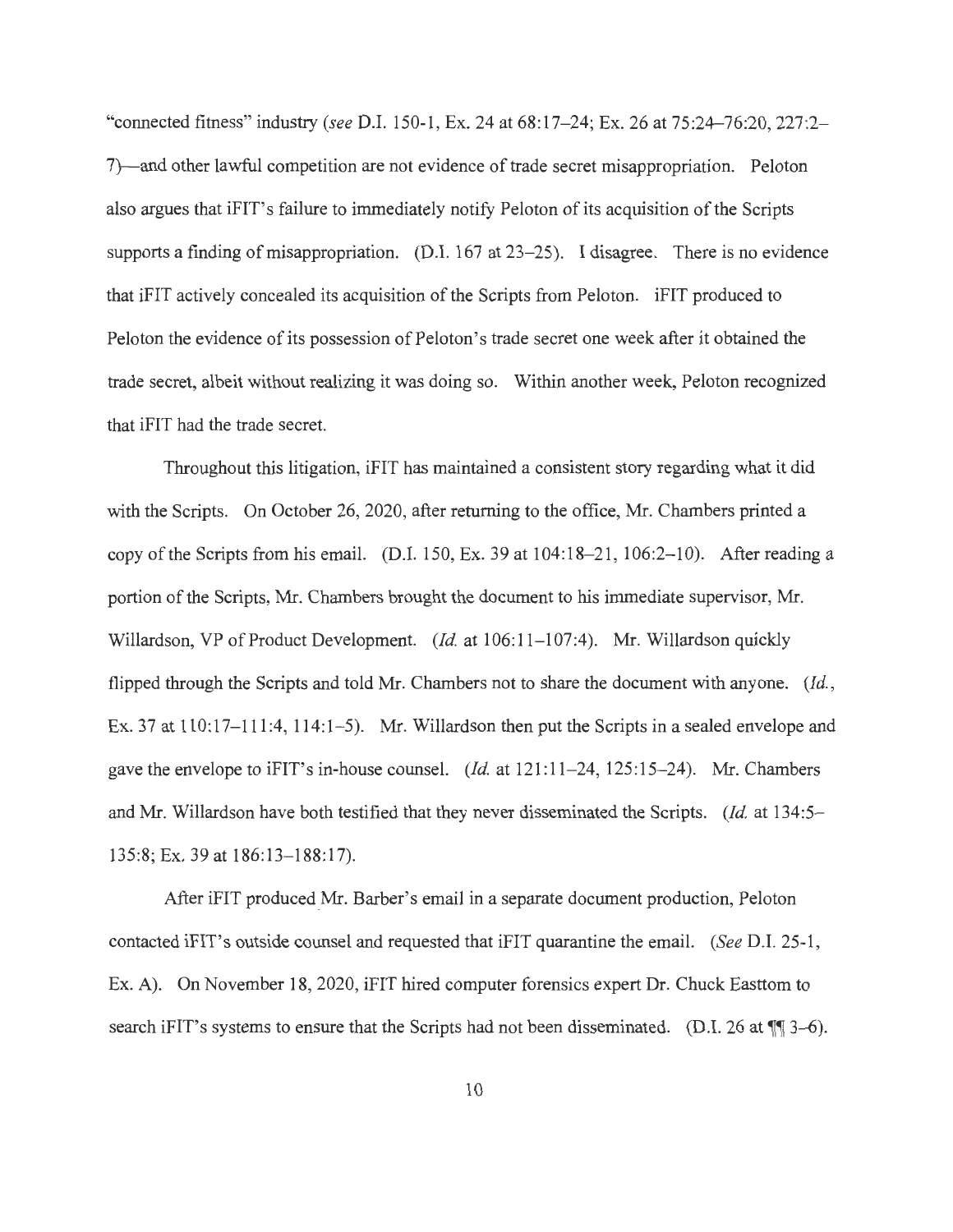Dr. Easttom deleted the Barber email and the Scripts and confirmed that the Scripts had not been disseminated on iFIT's system. *(Id.* at  $\P\P$  19-21; D.I. 153-1, Exs. 13-14).<sup>4</sup> Multiple iFIT witnesses testified that they never saw the Scripts and did not use the Scripts. *(See, e.g. ,* D.I. 150, Ex. 28 at 71:8-73:11; Ex. 31 at 142:23-144:9; Ex. 33 at 42:1-43:3; Ex. 36 at 105:12-106:7).

Peloton has provided no evidence to support a finding that iFIT did anything with the Scripts. Instead, Peloton's theory of misappropriation is based on speculation.<sup>5</sup> Peloton's evidence—i.e., the unremarkable similarities between iFIT's ProForm advertisements and Peloton's Scripts; iFIT's increased advertising spending; iFIT's monitoring of Peloton's marketing activities; and iFIT's failure to immediately notify Peloton of its acquisition of the Scripts—is insufficient to show that iFIT used Peloton's trade secret. Thus, I will grant iFIT's motion for summary judgment.

## **IV. CONCLUSION**

An appropriate order will issue.

<sup>&</sup>lt;sup>4</sup> Peloton moves to strike multiple paragraphs of Dr. Easttom's expert reports because iFIT has not disclosed the data on which Dr. Easttom relied. (D.I. 146). Peloton states, however, "Significant components of Dr. Easttom's opinions will remain-including his ultimate conclusions (however unfounded) that Mr. Chambers did not disseminate the Trade Secret-and iFIT will be free to use those opinions to support its summary judgment motion." (D.I. 147 at 18). Thus, I need not resolve Peloton's motion to strike in order to rely on Dr. Easttom's ultimate opinion that the Scripts had not been disseminated.

<sup>&</sup>lt;sup>5</sup> Perhaps even more speculative is Peloton's claim that it is entitled to damages equal to an unidentified percentage of \$80 million. *(See, e.g., D.I. 149-1, Ex. 10 at* 103 (damages expert report) ("Peloton incurred at least \$80 million to implement the Trade Secrets (media spend for advertising). If the trier of fact determines that a certain percentage of Peloton's spend in connection with implementing the Trade Secrets has been diminished by iFIT's misappropriation, then a percentage may be applied against this \$80 million spend to calculate Peloton's losses.")).